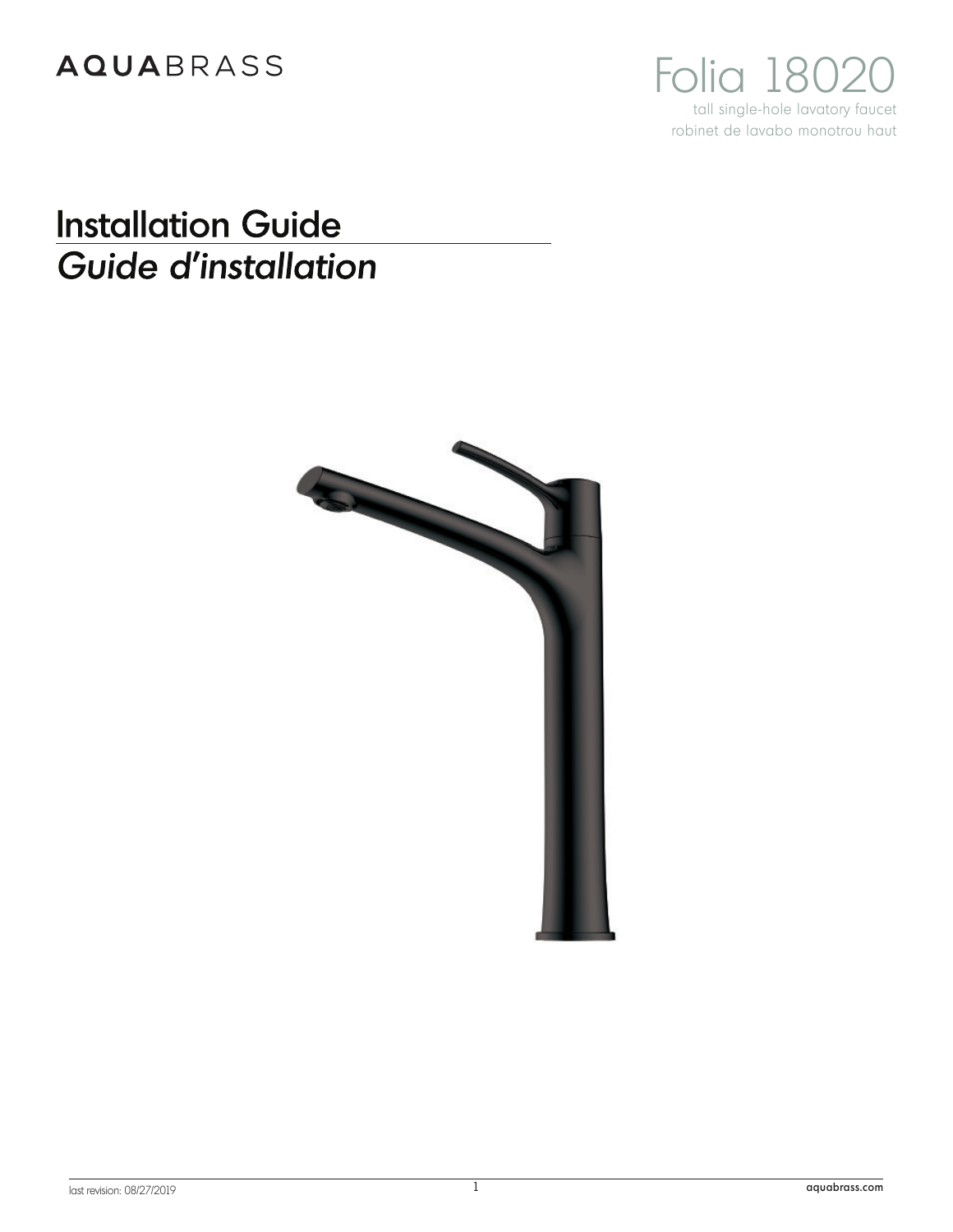

Service parts / *Schéma des pièces*



| Item | Code             | English       | Francais        |
|------|------------------|---------------|-----------------|
|      | ABVI18625        | set screw     | vis de fixation |
| 2    | ABFC18624        | handle        | poignée         |
| 3    | ABFC18623        | Handle flange | Base de poignée |
| 4    | ABFC18630        | metal nut     | écrou de métal  |
| 5    | <b>ABCA18001</b> | cartridge     | cartouche       |

| Item | Code      | English                | Francais                      |
|------|-----------|------------------------|-------------------------------|
| 6    | ABAF18027 | aerateur               | aérateur                      |
|      | ABFP18028 | tie down kit for spout | ensemble de fixation pour bec |
| 8    | ABFH18030 | Cold flexible hose     | Flexible d'eau froide         |
| 9    | ABFH18031 | Hot flexible hose      | Flexible d'eau chaude         |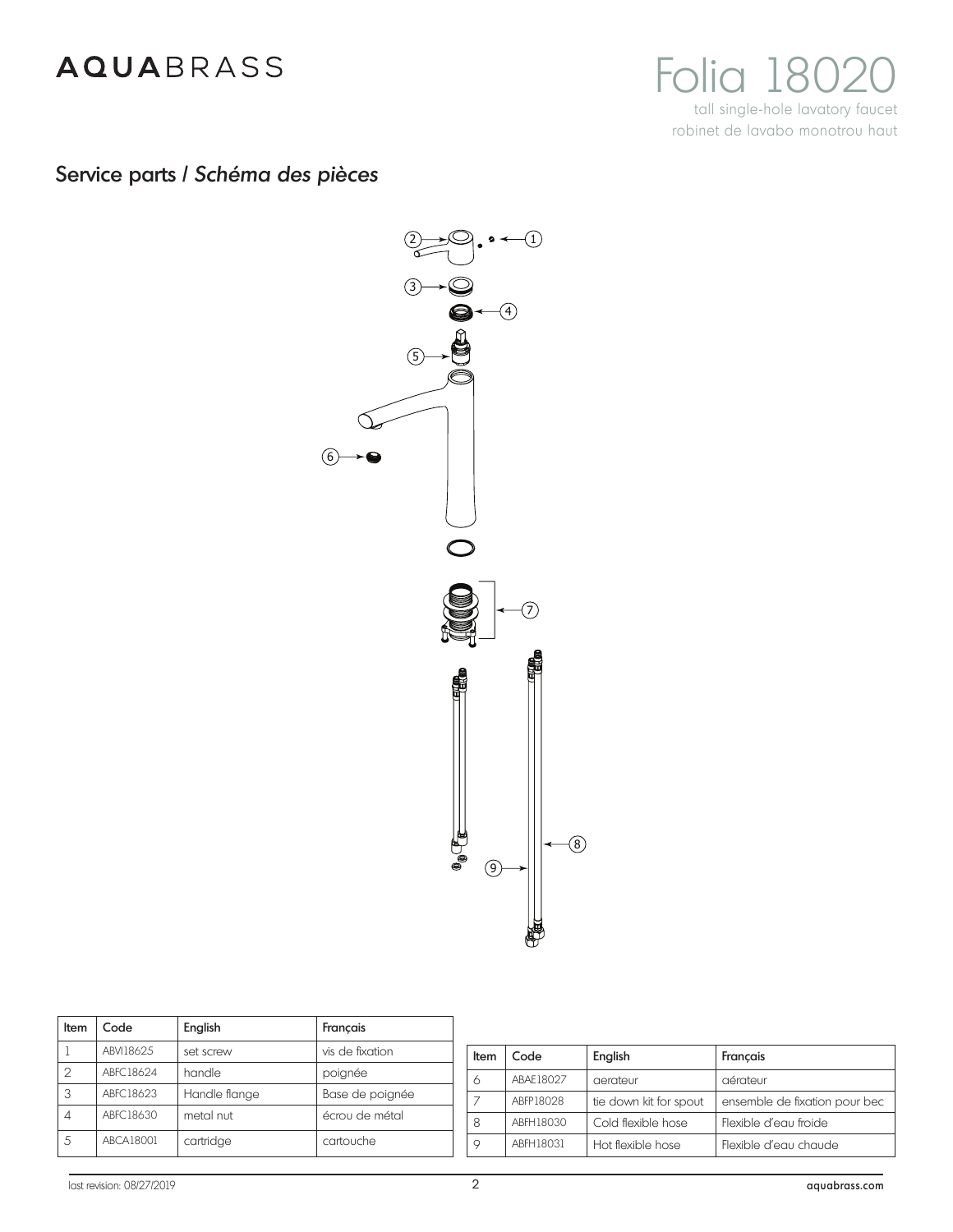

### General dimensions / *Dimensions générales*



**CAUTION**: FOR BEST RESULTS, WE STRONGLY RECOMMEND THE INSTALLATION OF THIS FAUCET BE DONE BY A LICENSED PLUMBER.

**MISE EN GARDE:** POUR OBTENIR UN RÉSULTAT OPTIMAL, NOUS RECOMMANDONS FORTEMENT QUE L'INSTALLATION DE CE ROBINET SOIT FAITE PAR UN PLOMBIER ACCRÉDITÉ.

**CAUTION:** MAKE SURE TO PROPERLY FLUSH THE HOT AND COLD WATER SUPPLY. FAILURE TO CARRY OUT THIS SIMPLE PROCEDURE COULD CAUSE PROBLEMS OR DAMAGE TO THE WORKING OF THE FAUCET.

**MISE EN GARDE:** ASSUREZ-VOUS DE BIEN PURGER L'ALIMENTATION D'EAU CHAUDE & FROIDE. NE PAS FAIRE CETTE ÉTAPE POURRAIT CRÉER DES PROBLÈMES OU DOMMAGES POUR LE FONCTIONNEMENT DU ROBINET.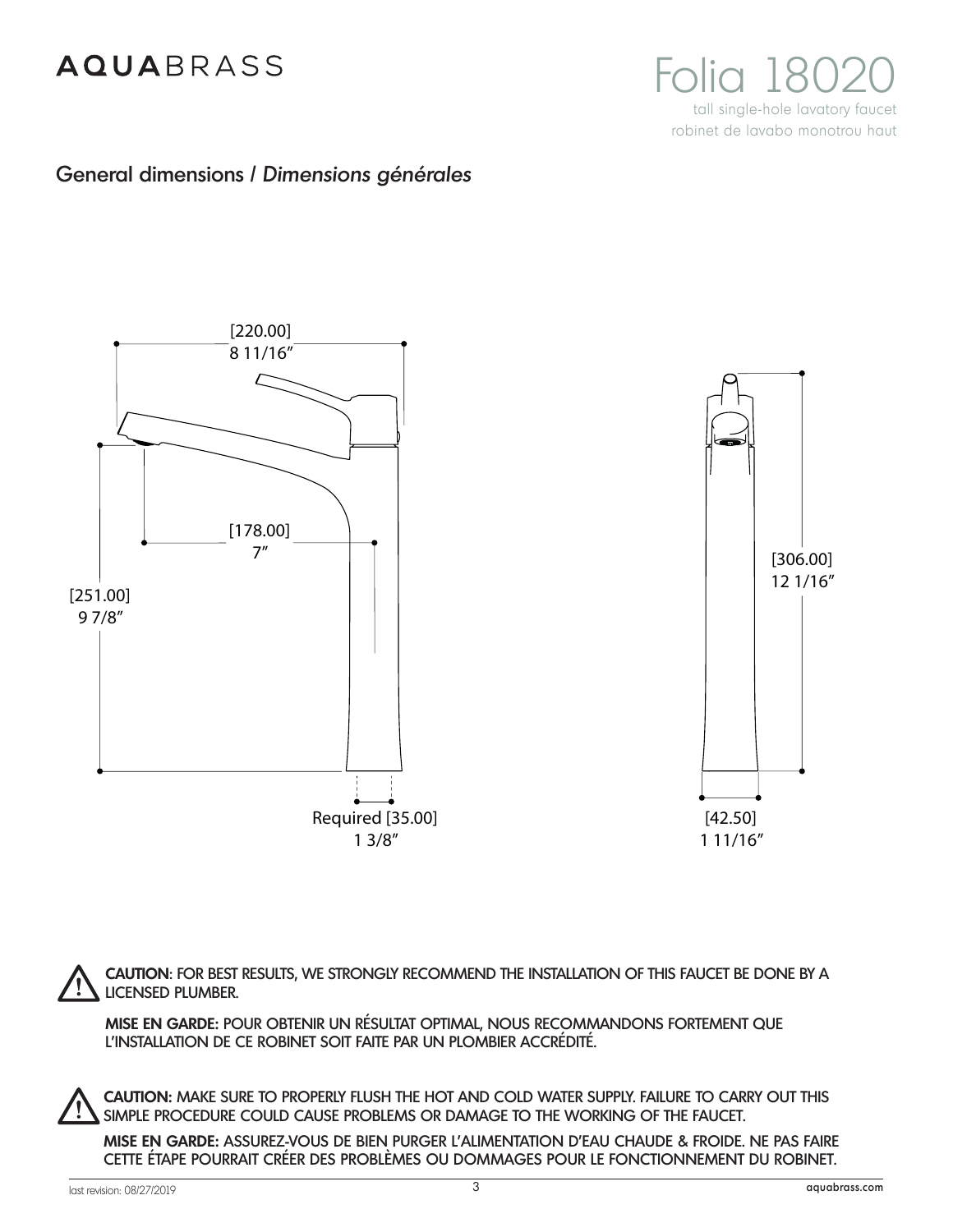## **AQUARRASS**

**Folia 180** tall single-hole lavatory faucet robinet de lavabo monotrou haut

1 Installing the faucet<br>
2 Installation du robinet



## Connecting the hoses Raccordement des  $\angle$  boyaux flexibles



### WE RECOMMEND DRILLING A 1-3/8" DIAMETER HOLE.

Place the rubber ring (2) against the faucet body. Insert the faucet (1) into the hole (Ø 1-3/8") of the basin or countertop as shown (fig. 1).

Place the rubber ring (1), metal ring (2) and secure the faucet with metal nut (3).

Screw the cold and hot water hoses (3&4) to the water inlets (1&2) making sure the hot (red) is on the left and the cold (blue) on the right when the faucet is in place. Connect the hoses to the water supply.

Drain installation Installation du drain



Unscrew the tube (2) and remove the hexagonal nut (3), the white nylon washer (4) and the black rubber washer (5). Insert the body of the drain (1) into the hole of the basin. Reinsert the washers and the hexagonal nut in the same order: (5), (4), (3). Tighten firmly without putting pressure on the basin. Screw back the tube (2). It is recommended to apply teflon tape around the tube's thread to prevent water leaks.

### NOUS RECOMMANDONS DE PERCER UN TROU DE 1 3/8" DE DIAMÈTRE.

Placer la bague en caoutchouc (2) contre le bec. Insérer le robinet (1) dans le trou (Ø 1-3/8") du lavabo ou du comptoir tel qu'illustré (Fig. 1).

*Placer la bague en caoutchouc (1), la bague en métal (2) et fixer le robinet avec un écrou en métal (3).*

*Visser les tuyaux d'eau froide et chaude (3 et 4) sur les entrées d'eau (1 et 2) en veillant à ce que le chaud (rouge) soit à gauche et le froid (bleu) à droite lorsque le robinet est en place. Connecter les tuyaux à l'alimentation en eau.*

Dévisser le tube (2) et enlever l'écrou hexagonal (3), la rondelle de nylon blanche (4) et la rondelle de caoutchouc noire (5). Insérer le corps du drain (1) dans le trou du lavabo. Remettre les rondelles et l'écrou dans le même ordre: (5), (4), (3). Resserrer fermement sans mettre de pression sur le lavabo. Revisser le tube (2). Il est recommandé d'appliquer du ruban de teflon autour des filets afin de prévenir les fuites.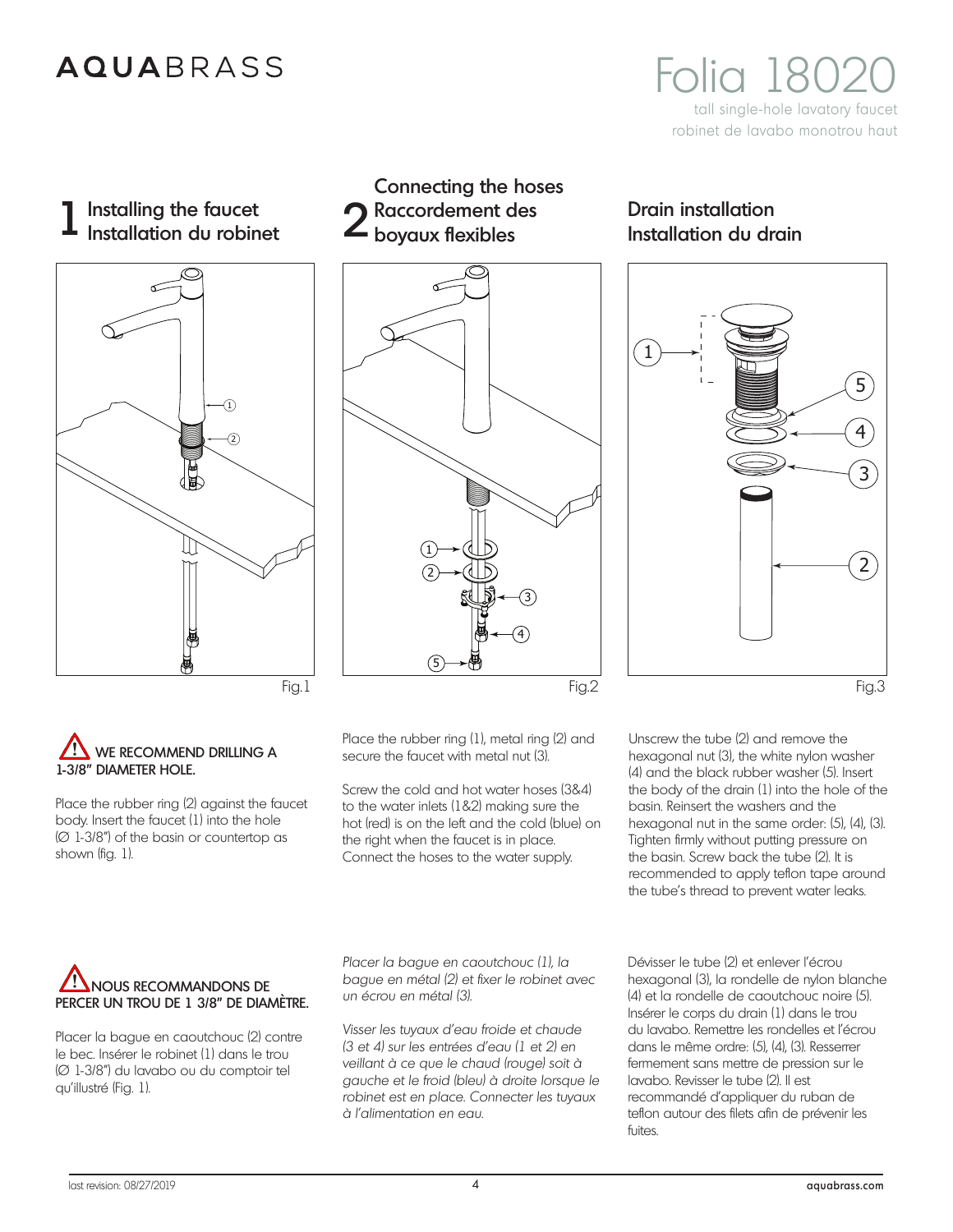

### Cartridge replacement Remplacement de la cartouche



### Cleaning the aerator Nettoyage de l'aérateur



Start by shutting off water supply lines and then turn on the faucet handle to drain the water. To replace the cartridge (5), remove the set screw (1), take out the handle (2), the metal nut (3) and unscrew the metal nut (4). Replace the cartridge (6) with the new one and reassemble by reversing steps.

Remove the aerator (1) from the spout. Then soak it in a vinegar and water solution to remove lime build-up. Once parts have been cleaned, reinsert the aerator.

Couper l'alimentation d'eau et ouvrir le robinet pour vider l'eau résiduelle. Pour remplacer la cartouche (5) enlever la vis de réglage (1), la poignée (2) et le dôme décoratif (3). Dévisser l'écrou (4) et remplacer la cartouche (5) avec la nouvelle et remonter en inversant les étapes.

Dévisser l'aérateur (1). Ensuite, tremper l'aérateur dans un mélange de vinaigre et d'eau, pour retirer le calcaire qui pourrait s'y être accumulé. Une fois les pièces nettoyées, replacer l'aérateur.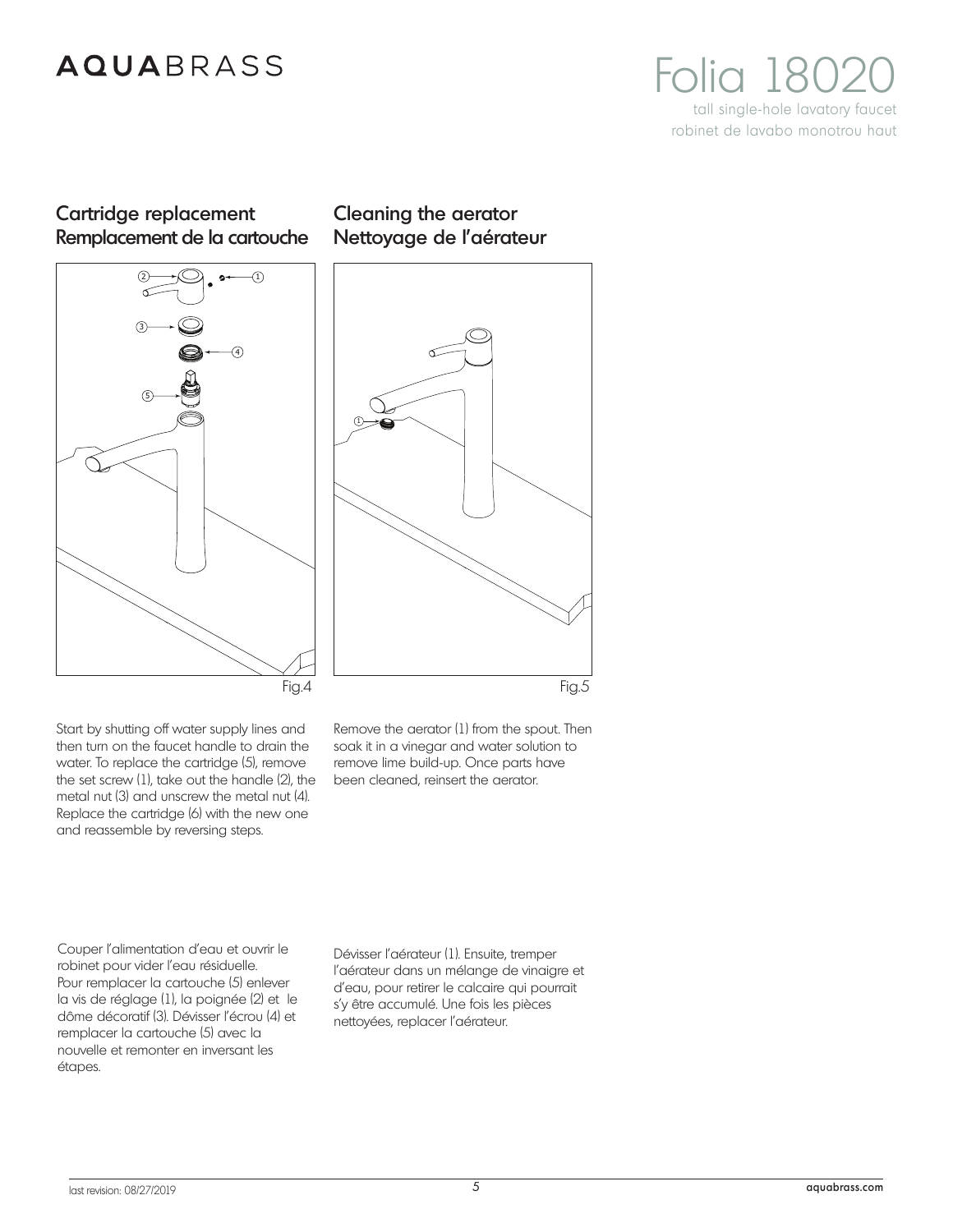# **AQUA**BRASS WARRANTY

Aquabrass offers a lifetime warranty against defects in materials and workmanship under normal conditions of use, care and maintenance of the product(s), for as long as the original purchaser owns their home. The warranty applies only when the product is purchased from an authorized Aquabrass dealer. It is not transferable and is limited to products sold and installed in Canada and the United States.

#### OUR WARRANTIES FOR RESIDENTIAL APPLICATIONS

- Limited lifetime warranty for ceramic disc cartridges.
- Five (5) year warranty for all other cartridges (thermostatic cartridges, diverters, check stop mechanisms etc.).
- Limited lifetime warranty for the polished chrome, electro black, stainless steel and PVD finishes.
- Three (3) year warranty for all other finishes.
- Two (2) year warranty for electronic faucets and components (batteries are not covered by our warranty).
- Five (5) year warranty for all other Aquabrass product(s) and parts.

#### OUR WARRANTY FOR COMMERCIAL / INDUSTRIAL APPLICATIONS

• All Aquabrass products and parts will be warranted for two (2) years.

#### OUR WARRANTY ON FINISHES

Polished chrome, electro black, stainless steel and PVD finishes carry a limited lifetime warranty against defects. All other Aquabrass finishes are warranted for three (3) years. Finishes on drains are not covered by the warranty, nor the normal wear of any finish. Normal wear and tear is the expected decline in the condition of a product/finish due to normal everyday use. We highly recommend you carefully read the care and maintenance detailed instructions or visit our website aquabrass.com/aquabrass finishes.

#### OUR COMMITMENT

•

We will repair or replace, free of charge, during the applicable warranty periods listed above, any product, part or finish that is proven defective in material and/or workmanship under normal installation, condition of use, care and maintenance of the product(s). Replacement parts for discontinued products will be made available, under warranty or not, until stock lasts. Under the period(s) of the warranty listed above, if the required replacement product, part or finish is no longer available, an equivalence will be recommended and provided, free of charge.

#### OUR WARRANTY EXCLUSIONS

- Damage caused by inadequate installation, misuse, lack of care and maintenance of the product(s).
- Surface damage caused from using abrasive products, such as detergents.
- Corrosion resulting from exposition to chemically reactive products, such as Chlorine.
- Damage caused by hard water, calcareous deposits or sediments.
- Damage or loss occurred by a natural calamity such as fire, earthquake, flood, thunder, electrical storm.
- The installation of any Aquabrass products by a non-accredited professional.

Any labor or shipping charges, or damages whatsoever incurred in whole or in part from installation, removal, re-installation, repair or replacement of any Aquabrass product or part, as well as any incidental or consequential damages, expenses, losses, direct or indirect, arising from any cause whatsoever.

#### OUR WARRANTY CLAIM PROCESS

To exercise our warranty, a proof of purchase – such as a copy of invoice - must be made available to our distribution center. Depending on the complexity of the defective product, an inspection can be required prior to approving the warranty claim.

North American Distribution Center (Canada & USA):

AD-WATERS Technical Service Center 9805 Clark street Montréal, Québec H3L 2R5

1 888 239-9336 tech@ad-waters.com

#### For international requests: communications@aquabrass.com

Aquabrass reserves the right to make product specification changes without notice or obligation and to change or discontinue certains models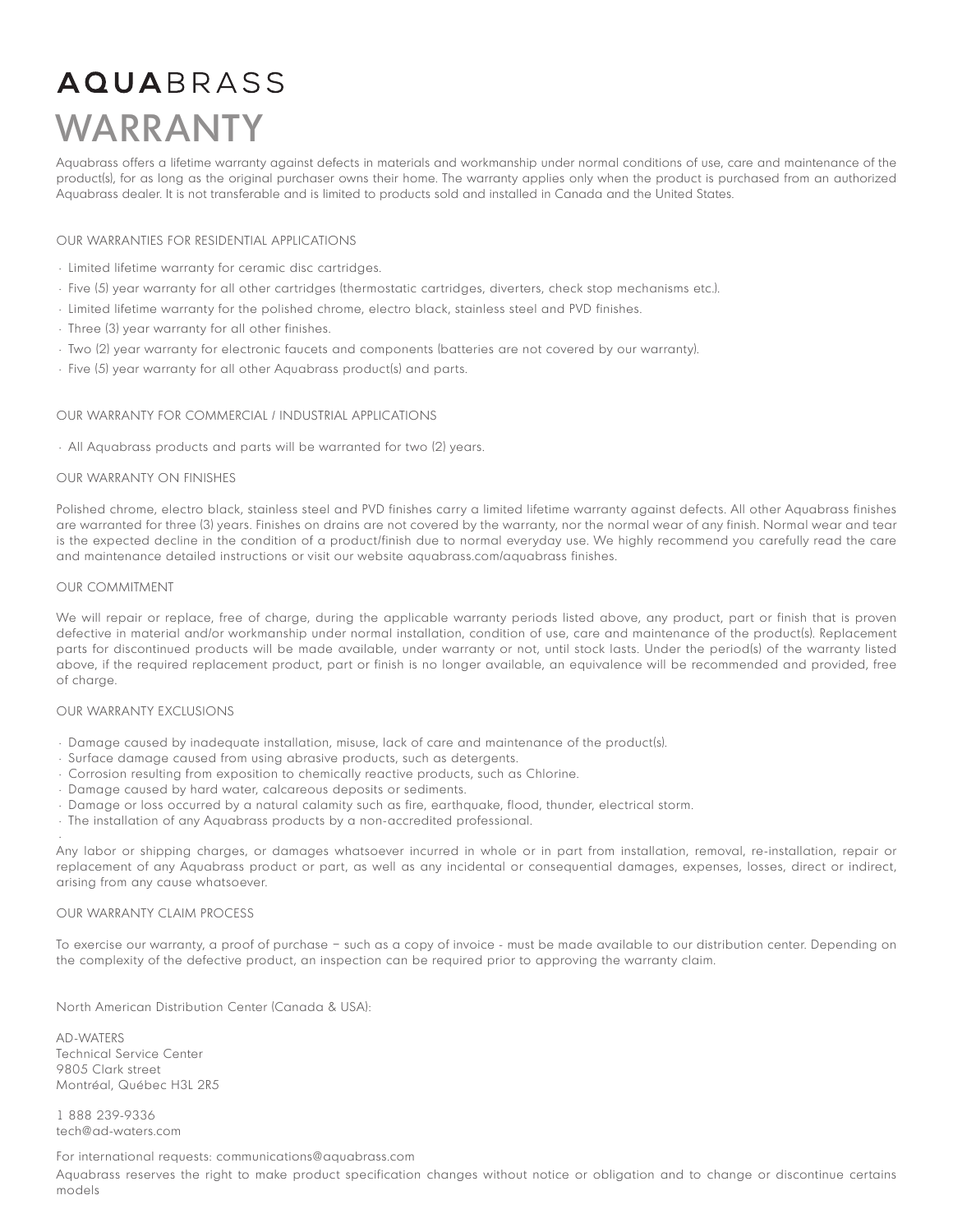# **AQUARRASS** GARANTIE

Aquabrass offre une garantie à vie contre les défauts de matériel et de main d'œuvre dans des conditions normales d'utilisation et d'entretien du produit, et ce tant que l'acheteur d'origine est propriétaire de sa maison. La garantie est applicable seulement si le produit est acheté chez un détaillant Aquabrass dûment autorisé. Elle n'est pas transférable et est limitée aux produits vendus et installés au Canada et aux États-Unis.

#### NOTRE GARANTIE POUR DES APPLICATIONS RÉSIDENTIELLES

- Garantie limitée à vie pour les cartouches en céramique.
- Garantie de cinq (5) ans pour tous les autres types de cartouches (cartouches thermostatiques, déviateur, valves d'arrêt, etc.).
- Garantie limitée à vie pour les finis suivants: chrome poli, electro black, acier inoxydable et PVD.
- Garantie de trois (3) ans pour tous les autres finis.
- Garantie de deux (2) ans pour la robinetterie électronique et ses composants (les piles ne sont pas couvertes par notre garantie).
- Garantie de cinq (5) ans pour tous les autres produits ou pièces Aquabrass.

#### NOTRE GARANTIE POUR DES APPLICATIONS COMMERCIALES ET INDUSTRIELLES

• Tous les produits et pièces Aquabrass sont garantis pour une durée de deux (2) ans.

#### NOTRE GARANTIE SUR LES FINIS

Les finis chrome poli, electro black, acier inoxydable et PVD ont une garantie limitée à vie contre les défauts. Tous les autres finis sont garantis trois (3) ans. Les finis appliqués sur les drains et l'usure normale d'un fini ne sont pas couverts par cette garantie. L'usure normale est la détérioration naturelle d'un produit résultant de son utilisation au fil du temps. Il est fortement recommandé de lire attentivement les instructions sur l'entretien des produits et des finis Aquabrass ou de consulter le site aquabrass.com/fr/finitions-personnalisees.

#### NOTRE ENGAGEMENT

Nous nous engageons à réparer ou à remplacer sans frais pendant les périodes de garantie applicables listées, tout produit, pièce ou fini s'avérant défectueux d'un vice de matériel ou de fabrication dans des conditions normales d'utilisation et d'entretien. Les pièces de remplacement pour des produits discontinués, sous garantie ou non, seront disponibles et ce jusqu'à épuisement des stocks. Pendant les périodes de garantie applicables, si le produit, la pièce ou le fini requis ne sont plus disponibles, une équivalence sera suggérée et fournie sans frais.

#### NOS EXCLUSIONS DE GARANTIE

- Les dommages causés par une erreur d'installation, de négligence et d'un mauvais usage de produit.
- Les dommages de surface causés par l'utilisation de produits abrasifs, comme des détergents.
- La corrosion résultant d'une exposition d'un produit chimiquement réactif, comme le chlore.
- Les dommages causés par l'eau dure, les dépôts de calcaire ou les sédiments.

• Les dommages ou les pertes résultant d'une catastrophe naturelle telle qu'un feu, un tremblement de terre, le tonnerre, un orage électrique etc.

• L'installation de tout produit Aquabrass par un professionnel non-agréé.

Tout frais de main d'œuvre ou de transport, ou dommages causés en totalité ou en partie lors de l'installation du produit, de son retrait, de sa réinstallation, de sa réparation, ainsi que tout dommage occasionnel ou conséquent, dépense, perte directe ou indirecte, provenant de quelque cause que ce soit.

#### COMMENT EXERCER NOTRE GARANTIE

Pour toute demande de garantie, une preuve d'achat (copie de la facture) doit être envoyée à notre centre de distribution. La complexité du défaut du produit pourrait entraîner une inspection avant l'approbation de la réclamation de la garantie.

Centre de distribution pour l'Amérique du Nord (Canada et É.U.) :

AD-WATERS Centre de service technique 9805 rue Clark Montréal, Québec H3L 2R5

1 888 239-9336 tech@ad-waters.com

Pour les demandes internationales : communications@aquabrass.com

Aquabrass se réserve le droit de modifier des caractéristiques de ses produits sans avis ni obligation ainsi que de remplacer ou de retirer certains modèles.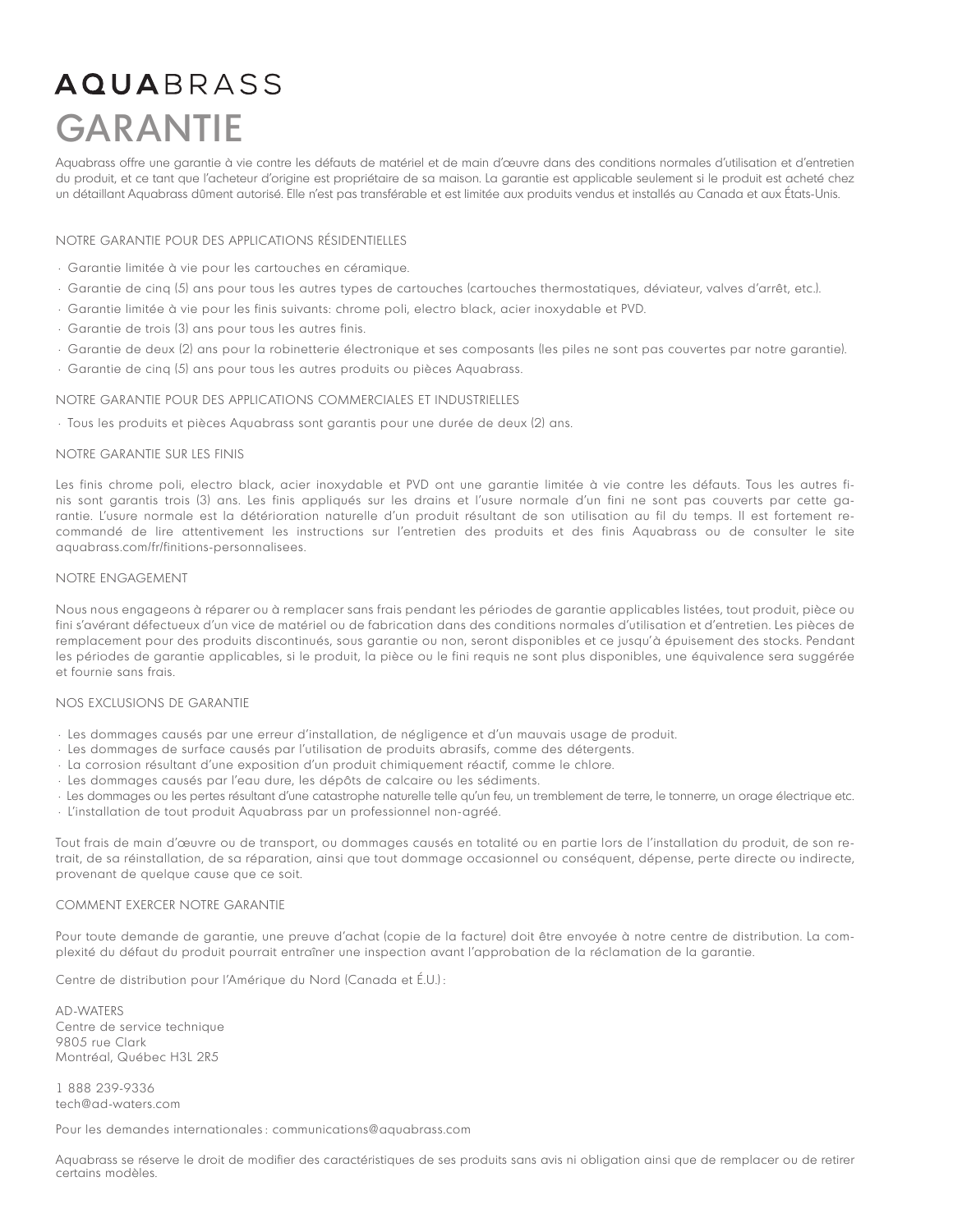# **AQUA**BRASS ABOUT

#### CARE & MAINTENANCE

Do not allow water residues to come into prolonged contact with the surface finish. After each use, gently dry the product surface with a clean soft cloth to prevent water-spotting and mineral build-up. Water stains and accumulation of minerals weaken the protective coating, eventually leading to peel off.

Clean the surface regularly using a pH neutral clear liquid soap, water and a soft cloth. Rinse away any traces of soap and gently dry with a soft clean cloth. Occasional application of Flitz Faucet Wax Plus is also recommended. The application of this wax based product leaves a protective layer that repels water, thereby providing extra protection against tarnishing.

Avoid abrasive and harsh cleaning products (detergents, caustic, acidic, antibacterial, ammonia- or bleach-containing products, organic solvents, lime scale and clog removers, brass and silver cleaners, etc.). The use of these products can damage the finish and will void the warranty. We recommend covering the fixture with a towel when using any of the listed products in order to prevent damage by splashing.

Residues left by personal products such as soap, toothpaste and shampoo can damage the finish. Always rinse these residues away with clean water and wipe dry.

Due to the characteristics of the Aquabrass custom finishes and their appropriate maintenance durability dependency, the warranty for custom finish products is three (3) years. There are no returns on custom finish products.



#### OPTIONAL LOW FLOW AERATORS

Adjustments for specific restrictions can be made on most of our lavatory bathroom faucets in order to coordinate with regional flow rate allowances. A low flow restrictor is sold at \$10 per unit. Please contact your local Aquabrass representative for additional details.

#### PRODUCT CERTIFICATION

Complying with North American plumbing standards and guaranteeing environmental products of the highest quality is our top priority.